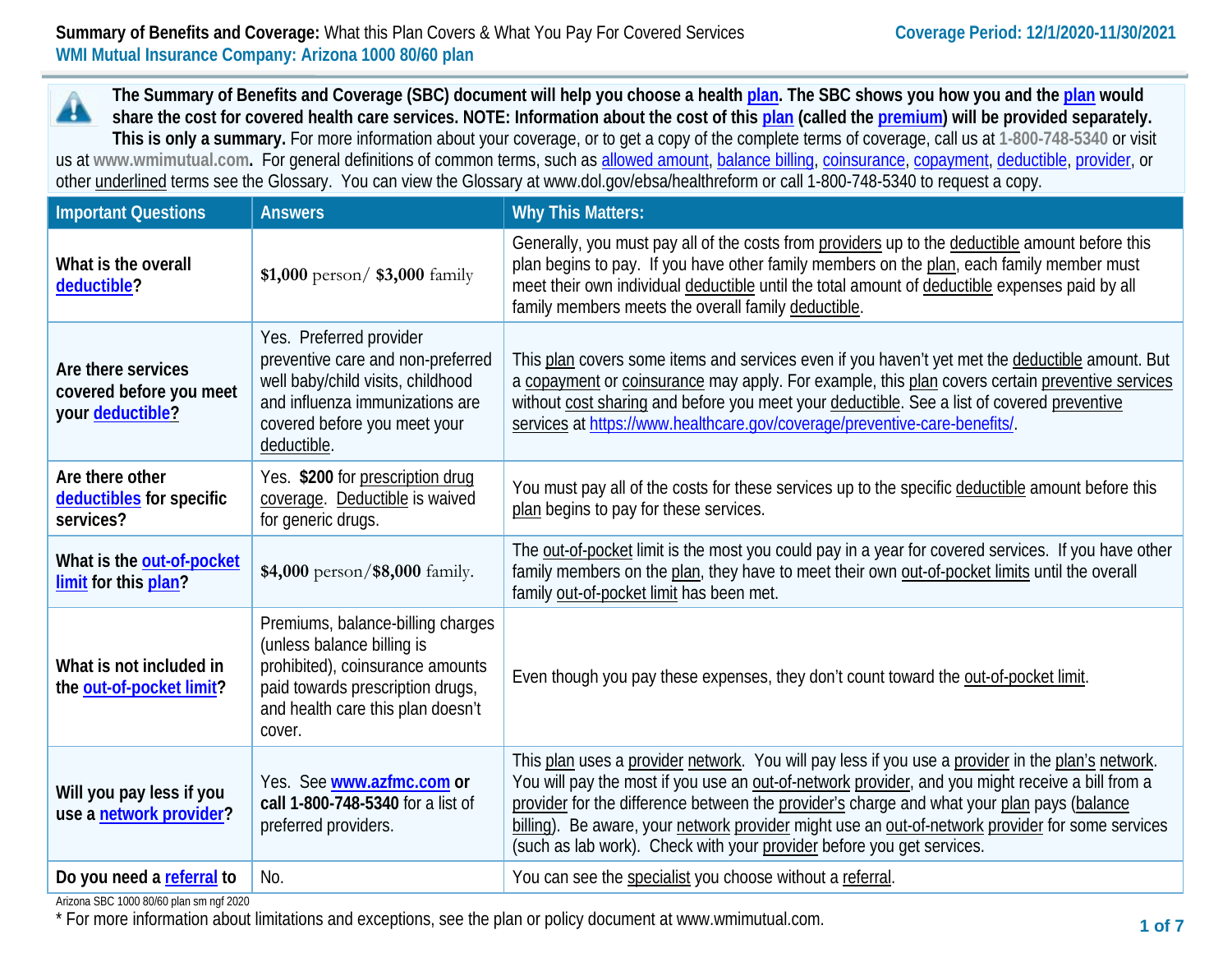**see a [specialist?](https://www.healthcare.gov/sbc-glossary/#specialist)**

| All <b>copayment</b> and <b>coinsurance</b> costs shown in this chart are after your <b>deductible</b> has been met, if a <i>deductible</i> applies. |                                |                                                               |                                                                               |                                                                  |
|------------------------------------------------------------------------------------------------------------------------------------------------------|--------------------------------|---------------------------------------------------------------|-------------------------------------------------------------------------------|------------------------------------------------------------------|
| Common<br><b>Medical Event</b>                                                                                                                       | Services You May Need          | <b>Preferred Provider</b><br>(You will pay the least) $\vert$ | <b>What You Will Pay</b><br>Non-Preferred Provider<br>(You will pay the most) | Limitations, Exceptions, & Other Important<br><b>Information</b> |
|                                                                                                                                                      | Primary care visit to treat an | $20\%$ coinsurance                                            | $40\%$ coinsurance                                                            |                                                                  |

|                                                                                                                                                          |                                                     | $\mu$ ou will puy the leady                         | $\mu$ ou will puy the most                                                                                                                                         |                                                                                                                                                               |
|----------------------------------------------------------------------------------------------------------------------------------------------------------|-----------------------------------------------------|-----------------------------------------------------|--------------------------------------------------------------------------------------------------------------------------------------------------------------------|---------------------------------------------------------------------------------------------------------------------------------------------------------------|
| If you visit a health<br>care provider's office<br>or clinic                                                                                             | Primary care visit to treat an<br>injury or illness | 20% coinsurance                                     | 40% coinsurance                                                                                                                                                    | <b>None</b>                                                                                                                                                   |
|                                                                                                                                                          | <b>Specialist visit</b>                             | 20% coinsurance                                     | 40% coinsurance                                                                                                                                                    | None                                                                                                                                                          |
|                                                                                                                                                          | Preventive care/screening/<br>immunization          | 0% coinsurance                                      | 40% coinsurance for<br>preventive visits; 20%<br>coinsurance for childhood<br>and influenza<br>immunizations; 40%<br>coinsurance for other adult<br>immunizations. | Deductible does not apply to preferred provider<br>preventive care or to non-preferred well<br>baby/child visits or childhood and influenza<br>immunizations. |
| If you have a test                                                                                                                                       | Diagnostic test (x-ray, blood<br>work)              | 20% coinsurance                                     | 40% coinsurance                                                                                                                                                    | None                                                                                                                                                          |
|                                                                                                                                                          | Imaging (CT/PET scans, MRIs)                        | 20% coinsurance                                     | 40% coinsurance                                                                                                                                                    | None                                                                                                                                                          |
| If you need drugs to<br>treat your illness or<br>condition<br>More information about<br>prescription drug<br>coverage is available at<br>1-800-748-5340. | Generic drugs                                       | 20% coinsurance or<br>\$10, whichever is<br>greater | 20% coinsurance or \$10,<br>whichever is greater                                                                                                                   | Deductible does not apply to generic drugs.                                                                                                                   |
|                                                                                                                                                          | Brand drugs                                         | 30% coinsurance or<br>\$30, whichever is<br>greater | 30% coinsurance or \$30,<br>whichever is greater                                                                                                                   | If a generic drug is available, the plan pays<br>equal to the generic amount and the patient<br>pays the difference.                                          |
|                                                                                                                                                          | <b>Specialty drugs</b>                              | Same as above for<br>generic and brand<br>drugs     | Same as above for generic<br>and brand drugs                                                                                                                       | Self-injectable drugs are paid under the<br>prescription drug benefit even if they are<br>administered by a provider.                                         |
| If you have outpatient<br>surgery                                                                                                                        | Facility fee (e.g., ambulatory<br>surgery center)   | 20% coinsurance                                     | 40% coinsurance                                                                                                                                                    | None                                                                                                                                                          |
|                                                                                                                                                          | Physician/surgeon fees                              | 20% coinsurance                                     | 40% coinsurance                                                                                                                                                    | None                                                                                                                                                          |
| If you need immediate                                                                                                                                    | <b>Emergency room care</b>                          | 20% coinsurance                                     | 40% coinsurance                                                                                                                                                    | None                                                                                                                                                          |

#### Arizona SBC 1000 80/60 plan sm ngf 2020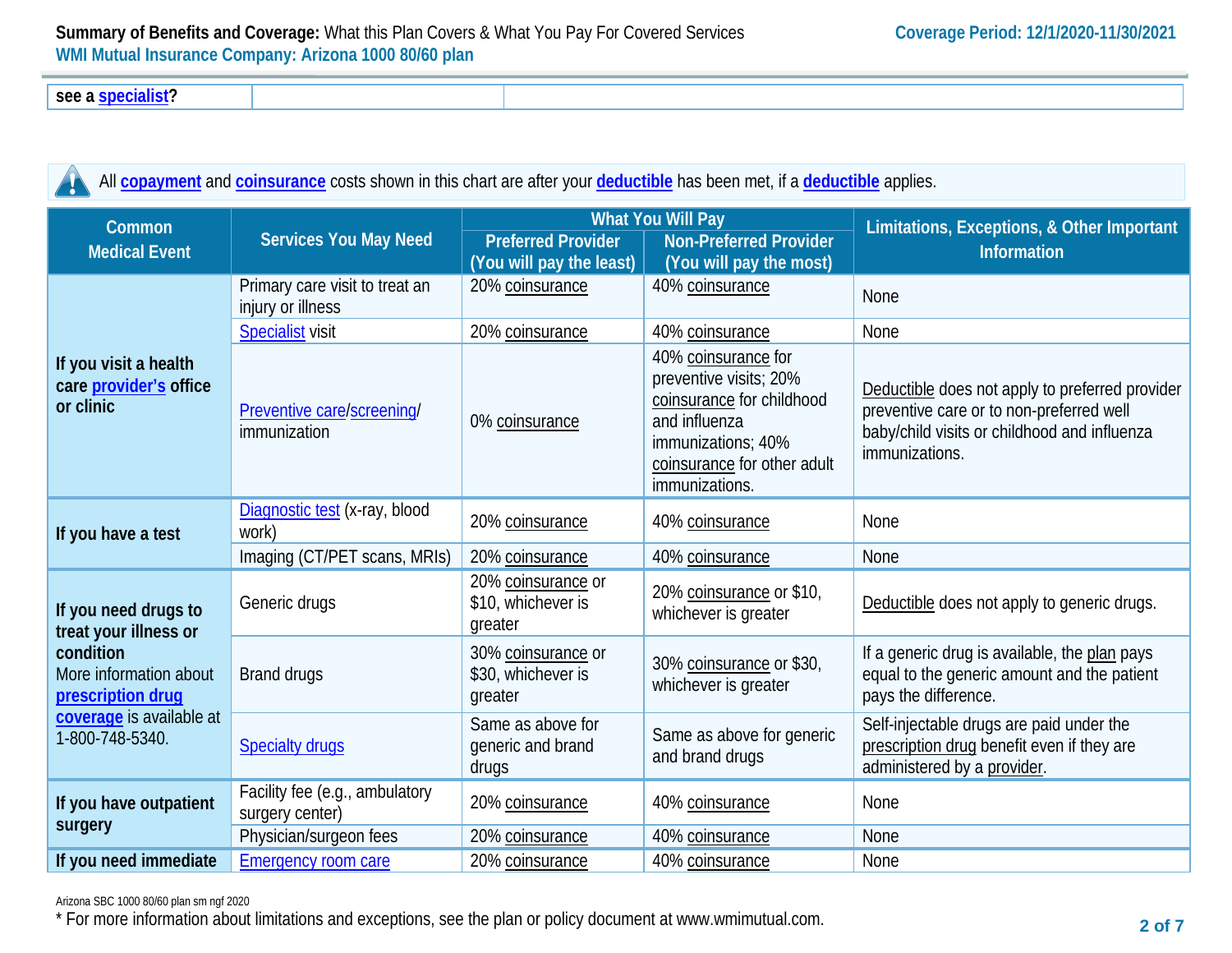# **Summary of Benefits and Coverage:** What this Plan Covers & What You Pay For Covered Services **Coverage Period: 12/1/2020-11/30/2021 WMI Mutual Insurance Company: Arizona 1000 80/60 plan**

| Common<br><b>Medical Event</b>                                                     | <b>Services You May Need</b>                    | <b>What You Will Pay</b><br><b>Preferred Provider</b><br><b>Non-Preferred Provider</b><br>(You will pay the least)<br>(You will pay the most) |                  | Limitations, Exceptions, & Other Important<br><b>Information</b>                                                                                    |  |
|------------------------------------------------------------------------------------|-------------------------------------------------|-----------------------------------------------------------------------------------------------------------------------------------------------|------------------|-----------------------------------------------------------------------------------------------------------------------------------------------------|--|
| medical attention                                                                  | <b>Emergency medical</b><br>transportation      | 20% coinsurance                                                                                                                               | 40% coinsurance  | <b>None</b>                                                                                                                                         |  |
|                                                                                    | <b>Urgent care</b>                              | 20% coinsurance                                                                                                                               | 40% coinsurance  | None                                                                                                                                                |  |
| If you have a hospital<br>stay                                                     | Facility fee (e.g., hospital room)              | 20% coinsurance                                                                                                                               | 40% coinsurance  | A 10% penalty applies for non-emergency<br>admissions that are not pre-certified. *See<br>section IV, A of the policy.                              |  |
|                                                                                    | Physician/surgeon fees                          | 20% coinsurance                                                                                                                               | 40% coinsurance  | None                                                                                                                                                |  |
| If you need mental<br>health, behavioral<br>health, or substance<br>abuse services | Mental/Behavioral health<br>outpatient services | 40% coinsurance                                                                                                                               | 50% coinsurance  | Limited to 20 visits/year.                                                                                                                          |  |
|                                                                                    | Mental/Behavioral health<br>inpatient services  | 40% coinsurance                                                                                                                               | 50% coinsurance  | Limited to 15 days/year.                                                                                                                            |  |
|                                                                                    | Substance abuse inpatient<br>services           | 50% coinsurance                                                                                                                               | 50% coinsurance  | None                                                                                                                                                |  |
|                                                                                    | Substance abuse outpatient<br>services          | 50% coinsurance                                                                                                                               | 50% coinsurance  | None                                                                                                                                                |  |
| If you are pregnant                                                                | Office visits                                   | 20% coinsurance                                                                                                                               | 40% coinsurance  | Maternity care may include tests and services<br>described elsewhere in the SBC (i.e.,<br>ultrasound).                                              |  |
|                                                                                    | Childbirth/delivery professional<br>services    | 20% coinsurance                                                                                                                               | 40% coinsurance  |                                                                                                                                                     |  |
|                                                                                    | Childbirth/delivery facility<br>services        | 20% coinsurance                                                                                                                               | 40% coinsurance  |                                                                                                                                                     |  |
|                                                                                    | Home health care                                | 20% coinsurance                                                                                                                               | 40% coinsurance  | None                                                                                                                                                |  |
|                                                                                    | <b>Rehabilitation services</b>                  | 20% coinsurance                                                                                                                               | 40% coinsurance  | None                                                                                                                                                |  |
| If you need help<br>recovering or have<br>other special health<br>needs            | <b>Habilitation services</b>                    | 20% coinsurance                                                                                                                               | 40% coinsurance  | None                                                                                                                                                |  |
|                                                                                    | Skilled nursing care                            | 20% coinsurance                                                                                                                               | 40% coinsurance  | Limited to 60 days per Calendar Year.                                                                                                               |  |
|                                                                                    | Durable medical equipment                       | 20% coinsurance                                                                                                                               | 20% coinsurance  | Limited to no more than the purchase price.<br>Excludes air conditioners, swimming pools, hot<br>tubs, exercise equipment, or similar<br>equipment. |  |
|                                                                                    | <b>Hospice services</b>                         | 20% coinsurance                                                                                                                               | 40% coinsurance  | None                                                                                                                                                |  |
|                                                                                    | Children's eye exam                             |                                                                                                                                               | 100% coinsurance | Coverage is only available if the optional<br>vision/dental policies have been chosen.                                                              |  |
| If your child needs<br>dental or eye care                                          | Children's glasses                              | 100% coinsurance                                                                                                                              |                  |                                                                                                                                                     |  |
|                                                                                    | Children's dental check-up                      |                                                                                                                                               |                  |                                                                                                                                                     |  |

Arizona SBC 1000 80/60 plan sm ngf 2020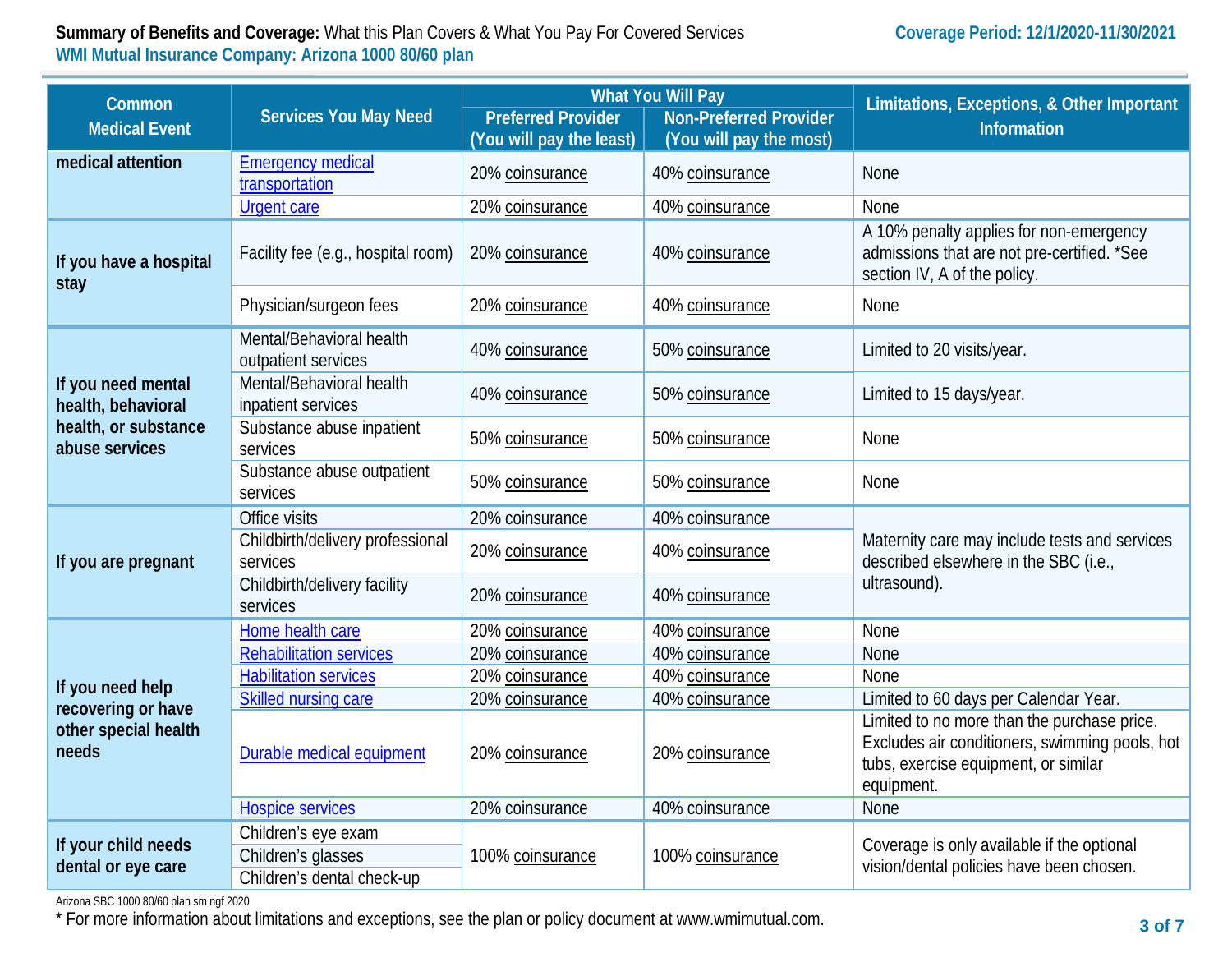# **Excluded Services & Other Covered Services:**

|                                                                                                                              | Services Your Plan Generally Does NOT Cover (Check your policy or plan document for more information and a list of any other excluded services.) |                                   |  |  |  |
|------------------------------------------------------------------------------------------------------------------------------|--------------------------------------------------------------------------------------------------------------------------------------------------|-----------------------------------|--|--|--|
| Acupuncture                                                                                                                  | Hearing aids                                                                                                                                     | Private-duty nursing<br>$\bullet$ |  |  |  |
| Bariatric surgery                                                                                                            | Infertility treatment                                                                                                                            | Routine eye care<br>$\bullet$     |  |  |  |
| Cosmetic surgery                                                                                                             | Long term care                                                                                                                                   | Routine foot care                 |  |  |  |
| Dental care                                                                                                                  | Non-emergency care when traveling outside the<br>U.S.                                                                                            | Weight loss programs<br>$\bullet$ |  |  |  |
| Other Covered Services (Limitations may apply to these services. This isn't a complete list. Please see your plan document.) |                                                                                                                                                  |                                   |  |  |  |
| Urgent care or emergency care provided outside<br>Chiropractic care<br>the United States.                                    |                                                                                                                                                  |                                   |  |  |  |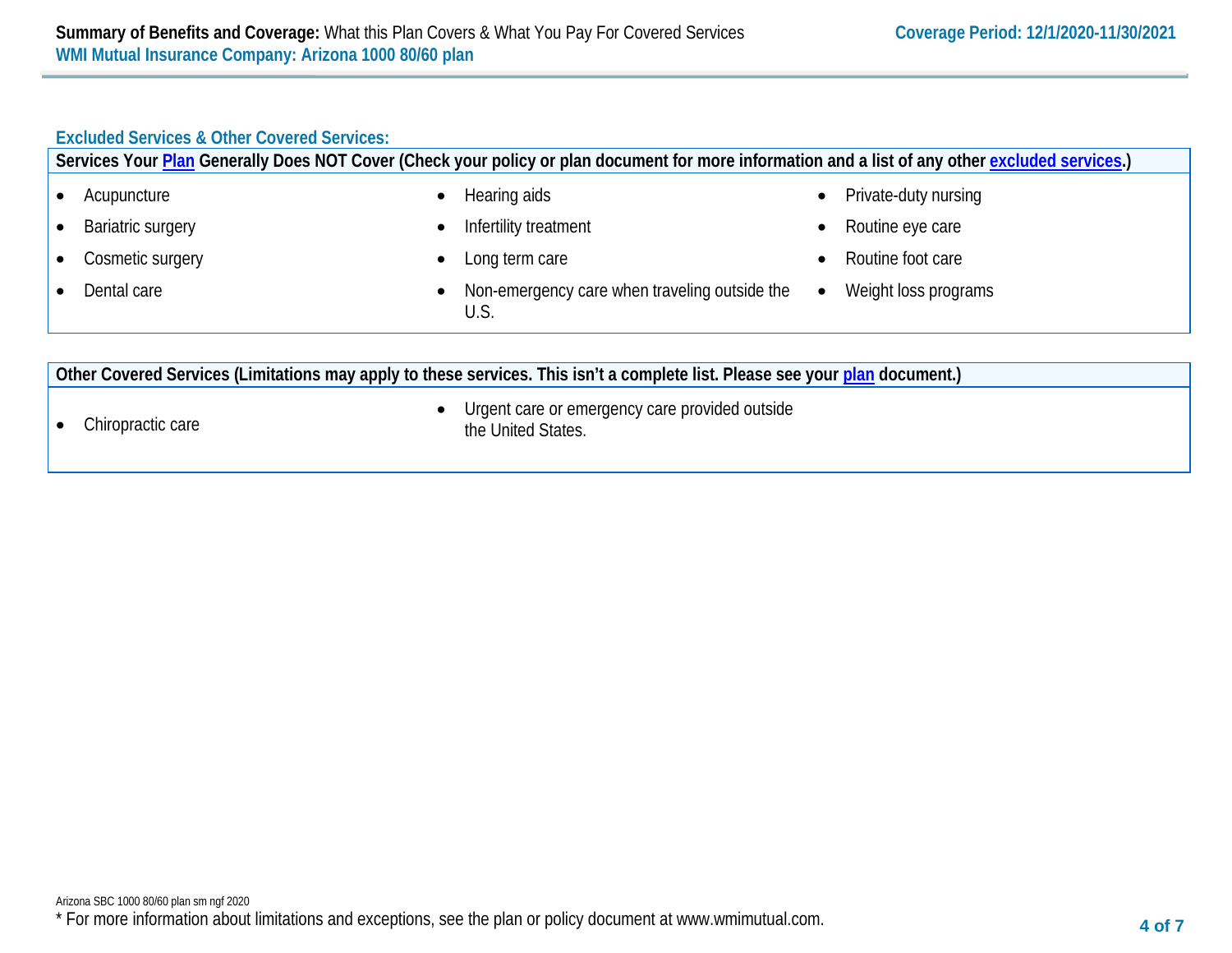**Your Rights to Continue Coverage:** For more information on your rights to continue coverage, contact the plan at 1-800-748-5340. There are agencies that can help if you want to continue your coverage after it ends. The contact information for those agencies is: the Arizona Department of Insurance at 1-800-325-2548 (instate only but outside of Phoenix) or 602-364-2499, or at www.insurance.az.gov, or the U.S. Department of Labor, Employee Benefits Security Administration at 1866-444-3272 or [www.dol.gov/ebsa/](http://www.dol.gov/ebsa)healthreform. Other coverage options may be available to you too, including buying individual insurance coverage through the Health Insurance [Marketplace.](https://www.healthcare.gov/sbc-glossary/#marketplace) For more information about the [Marketplace,](https://www.healthcare.gov/sbc-glossary/#marketplace) visit [www.HealthCare.gov](http://www.healthcare.gov/) or call 1-800-318-2596.

Your Grievance and Appeals Rights: There are agencies that can help if you have a complaint against you[r plan](https://www.healthcare.gov/sbc-glossary/#plan) for a denial of a [claim.](https://www.healthcare.gov/sbc-glossary/#claim) This complaint is called a [grievance](https://www.healthcare.gov/sbc-glossary/#grievance) or [appeal.](https://www.healthcare.gov/sbc-glossary/#appeal) For more information about your rights, look at the explanation of benefits you will receive for that medica[l claim.](https://www.healthcare.gov/sbc-glossary/#claim) Your [plan](https://www.healthcare.gov/sbc-glossary/#plan) documents also provide complete information to submit a [claim,](https://www.healthcare.gov/sbc-glossary/#claim) [appeal,](https://www.healthcare.gov/sbc-glossary/#appeal) or a [grievance](https://www.healthcare.gov/sbc-glossary/#grievance) for any reason to your [plan.](https://www.healthcare.gov/sbc-glossary/#plan) For more information about your rights, this notice, or assistance, contact: the plan at 1-800-748-5340, the Department of Labor's Employee Benefits Security Administration at 1-866-444-EBSA (3272) or [www.dol.gov/ebsa/healthreform,](http://www.dol.gov/ebsa/healthreform) or the Arizona Department of Insurance at 1-800-325-2548 (in-state only but outside of Phoenix) or 602-364-2499.

# **Does this plan provide Minimum Essential Coverage? Yes**

If you don't have [Minimum Essential Coverage](https://www.healthcare.gov/sbc-glossary/#minimum-essential-coverage) for a month, you'll have to make a payment when you file your tax return unless you qualify for an exemption from the requirement that you have health coverage for that month.

### **Does this plan meet the Minimum Value Standards? Yes**

If your [plan](https://www.healthcare.gov/sbc-glossary/#plan) doesn't meet the [Minimum Value Standards,](https://www.healthcare.gov/sbc-glossary/#minimum-value-standard) you may be eligible for a [premium tax credit](https://www.healthcare.gov/sbc-glossary/#premium-tax-credits) to help you pay for a plan through the [Marketplace.](https://www.healthcare.gov/sbc-glossary/#marketplace)

### **Language Access Services:**

For Yuma and Santa Cruz counties in Arizona, the following applies:

Para obtener asistencia en Espanol, llame al 1-800-748-5340.

For Apache county in Arizona, the following applies:

Dinek'ehgo shika at'ohwol ninisingo, kwiijigo holne' 1-800-748-5340.

––––––––––––––––––––––*To see examples of how this plan might cover costs for a sample medical situation, see the next section.–––––––––––*–––––––––––

#### Arizona SBC 1000 80/60 plan sm ngf 2020